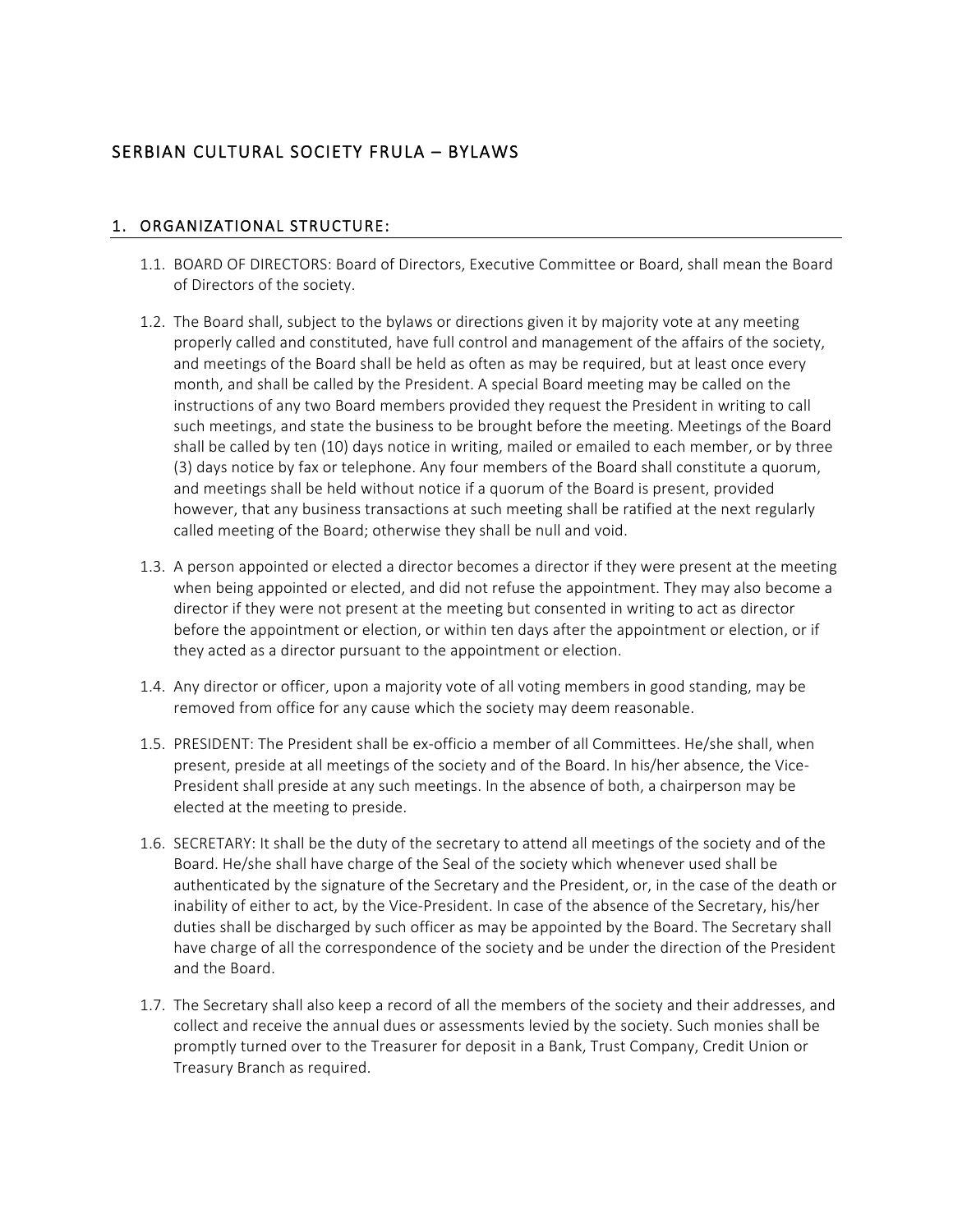- 1.8. TREASURER: The Treasurer shall receive all monies paid to the society and be responsible for the deposit of same in whatever Bank, Trust Company, Credit Union or Treasury Branch the Board may order. He/she shall properly account for the funds of the society and keep such books as may be directed. He/she shall present a full detailed account of receipts and disbursements to the Board whenever requested and shall prepare for submission to the Annual Meeting a statement duly audited of the financial position of the society and submit a copy of same to the Secretary for the records of the society. The Office of the Secretary and Treasurer may be filled by one person if any annual meeting for the election of officers shall so decide. The board of directors may chose to employ a registered accountant to deal with the society's taxes, WCB annual returns, book keeping, etc. If such an accountant is acquired and employed by the society, the Treasurer will be the direct source of contact and will provide any necessary documents/files to the accountant.
- 1.9. EMPLOYEES OF THE SOCIETY: Instructors, Head of Costumes (Kostimograf), and Accountant(s) are all positions in the society that must be filled by qualified individuals. These positions are vital to the operation and delivery of our programs and duties, and therefore cannot be fulfilled by volunteers. Instructors will be paid an hourly wage, an amount that will be deemed appropriate by the Board of Directors from the start of September each year to the end of June the following year. Instructors are labeled as contractors and will be expected to sign an agreement at the start of each September in order to be employed by the society. Head of Costumes (Kostimograf) is a salary position of which an amount will be discussed and agreed upon by the Board of Directors. The Head of Costumes will also be considered as a contractor and will need to sign an agreement at the start of September each year. An accountant can be employed to take care of all tax returns, WCB, AGLC, book keeping, and other financial related aspects of the society. The Board of Directors can chose to fulfill such a position with a qualified individual if it will benefit the operation of the society.

### 2. OPERATIONAL POLICY:

- 2.1. Operational policy is a living document intended to regulate day to day activities and programs of the society.
- 2.2. Policies are determined, acquired, updated, changed and/or cancelled by the Board during any regular or special meeting by majority of votes.
- 2.3. Members and program participants shall be informed about new policies and/or changes in existing policies in writing no more than 15 days after the new policy and/or change in existing policy has been approved.

### 3. MEMBERSHIP:

3.1. Membership fee, if any, in the society shall be determined, from time to time, by the Board of Directors at any regular or special meeting.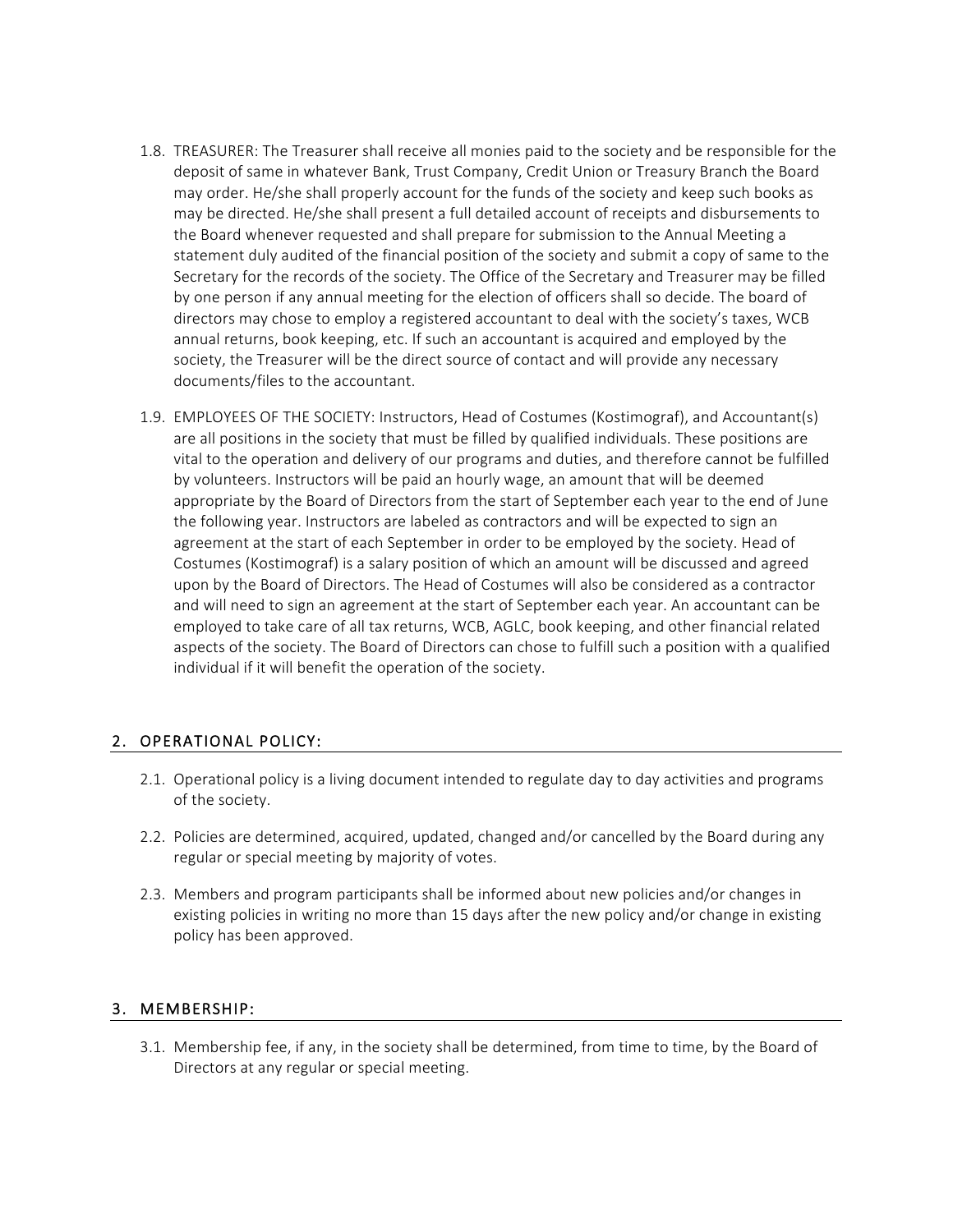- 3.2. Any person residing in Alberta, being of any age above 5 years, may become a member by signing and submitting the membership and registration form and upon payment of the fee, if there is any. All members in good standing that are 18 years of age and above are considered voting members. All members 17 years of age and below are not eligible to vote but can be represented at any regular or special meeting by their parent and/or guardian.
- 3.3. Membership fee, if any, covers one year starting each year on September 1 and ending on August 31 the following year.
- 3.4. All voting and non-voting members in good standing are entitled to participate in the society's organized activities/programs and representation of our cultural heritage through dance or song. These members are also eligible to travel with the society within and outside of Calgary, Alberta if such an opportunity arises.
- 3.5. It is considered that a member is in good standing when he/she has no outstanding dues owed to the society.
- 3.6. The members of the society are:
	- a) Voting members All members 18 years of age and older, including the parents of minors who are registered in one or more of our programs BUT excluding anyone who is in a salary/wage based position.
	- b) Non-voting members All members 17 years of age and under, and anyone who is receiving salary/wage from the society for their services (ex/ instructors, accountant, head of costumes, etc…)
	- 3.6.1. All persons being of the full age of 18 years are eligible to become voting members.
		- 3.6.1.1. Voting members are expected to actively engage in the process of voting and decision making for the benefit of the society. This includes democratically voting in a new Board at each Annual General Meeting.
	- 3.6.2. All persons being 17 years of age and under are not eligible to vote and are therefore considered non-voting members.
		- 3.6.2.1. Non-voting members are not eligible to vote, but are eligible to attend any or all of the society's member meetings, as well as the Annual General Meeting, if they choose to do so. Any person(s) who is 17 years of age and under can appoint his/her parents and/or guardians to represent and vote on their behalf at any regular or special meeting including the Annual General Meeting. Any person(s) in a paid position may attend any or all of the society's meetings but cannot vote, due to reasons surrounding conflict of interest and bias.
- 3.7. Membership will terminate:

When a member states in writing that he/she does not want to be a member any more. Membership withdrawal is in effect one month after the written request for termination had been received by the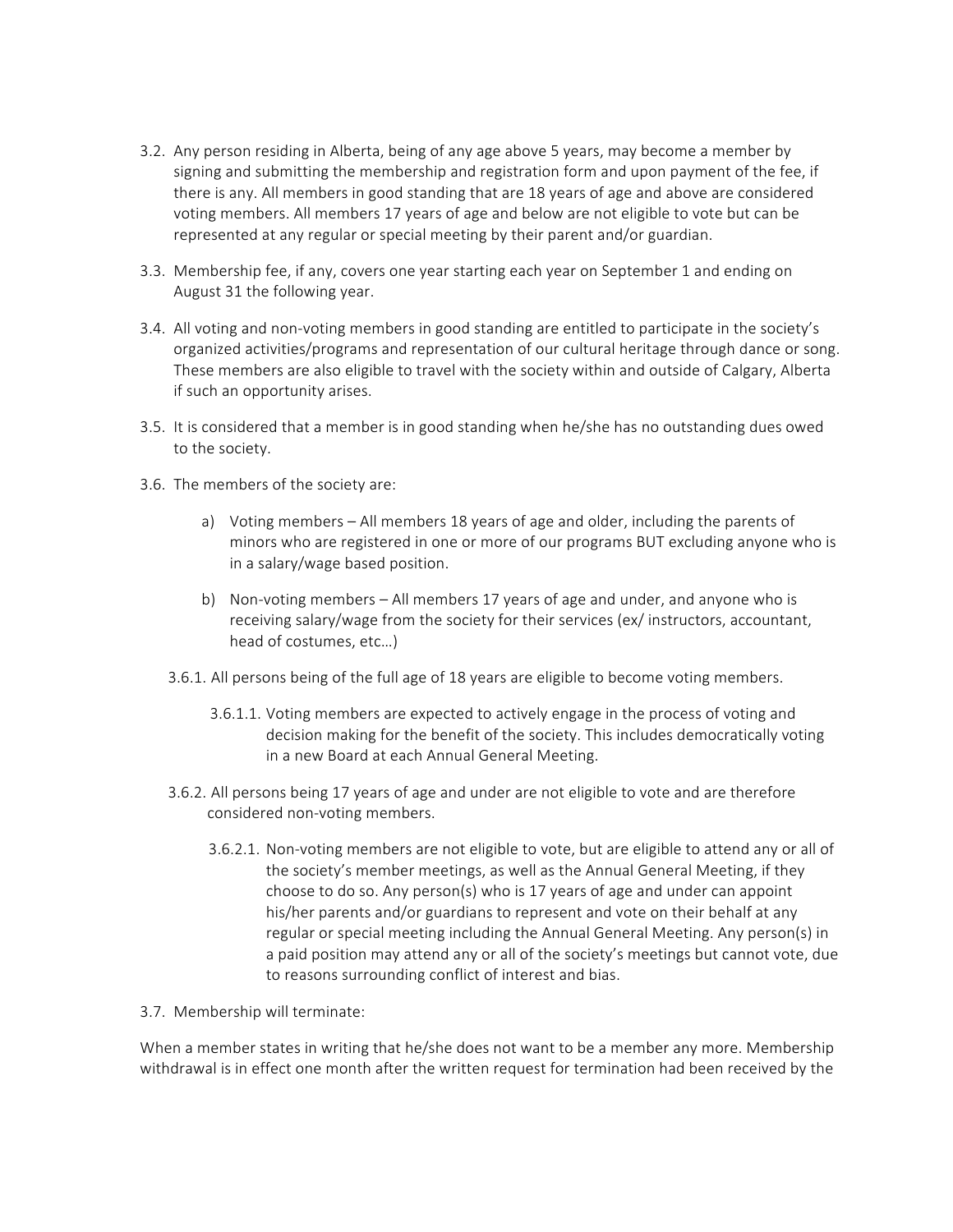Board Secretary. Once withdrawn, member has no continuing obligations except for existing personal debts to the society.

3.8. Membership will be revoked if a member, voting or non-voting:

- a) is convicted of a criminal act
- b) fails to pay membership dues, if any, within a month of registering as a member of the society
- c) tarnishes the reputation of the society by behaving inappropriately at society's programs and/or events
- d) bullies or threatens other members or program/event participants
- e) physically or verbally abuses directors, instructors, members, and/or program/event participants

Decision for dismissing is made by the Board at any Board meeting by majority of votes and a member, who is subject to dismissal, is informed about said decision in writing.

3.9. Membership of a voting member may be suspended if said member does not actively engage in the process of voting and decision making that results in disruption of society's activities and operations.

### 4. AUDITING:

- 4.1. The books, accounts and records of the Secretary and Treasurer shall be audited at least once each year by a duly qualified accountant or by two members of the society elected for that purpose at the Annual Meeting. A complete and proper statement of the standing of the books for the previous year shall be submitted by such auditor at the Annual Meeting of the society. The fiscal year end of the society in each year is April 30.
- 4.2. The books and records of the society may be inspected by any member of the society at the Annual Meeting or at anytime upon giving reasonable notice and arranging a time satisfactory to the officer or officers having charge of same. Each member of the Board shall at all times have access to such books and records.

#### 5. MEETINGS:

- 5.1. ANNUAL GENERAL MEETING (AGM): The society shall hold an annual meeting on or before June 30 every second year.
	- 5.1.1. Notice of the meeting shall be in writing to the last known email address of each member and sent two weeks (14 days) prior to the date of the meeting.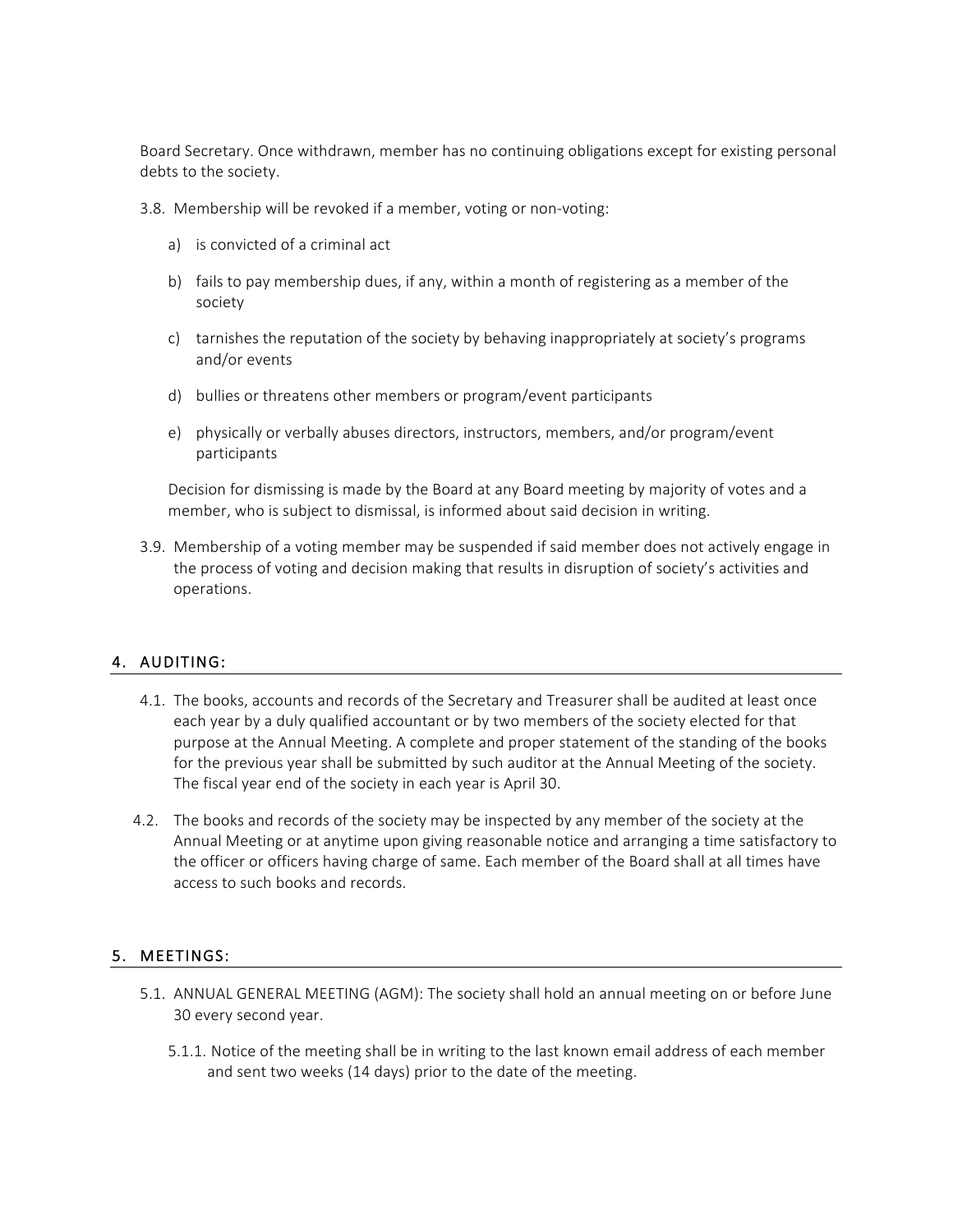- 5.1.2. At this meeting there shall be elected a President, Vice-President, Secretary, Treasurer, (or Secretary/Treasurer), and three Members at Large. The elected executives shall form a Board, and shall serve until their successors are elected and installed. Any vacancy occurring during the year shall be filled at the discretion of the Board given that the nominee receives majority of the votes during a regular or a special Board meeting. Any member in good standing and with relevant experience shall be eligible to any executive position in the society, and is democratically voted in by all voting members at the AGM.
- 5.1.3. Other agenda topics, if any, of which the members are notified prior to the meeting, will be determined and added by the Board.
- 5.1.4. Voting members of the society can suggest other specific agenda topics that will be considered only if the motion to include them in the agenda is submitted to the Board in writing before the meeting is called.
- 5.2. GENEREAL MEETINGS: General meetings of the society may be called at any time upon the instructions of the President or Board.
	- 5.2.1. Notice of the meeting shall be in writing to the last known address of each member, delivered in the mail and/or email seven (7) days prior to the date of the meeting.
	- 5.2.2. Agenda topics for this meeting is determined and added by the Board and sent out to the members prior to the meeting.
- 5.3. SPECIAL MEETING: A special meeting shall be called by the Board when there is an urgent matter to address or by the President or Secretary upon receipt of a petition signed by one-third of the voting members in good standing, setting forth the reasons for calling such meeting.
	- 5.3.1. Notice of the meeting shall be in writing to the last known address of each member and delivered in the mail and/or by email two weeks (14 days) prior to the date of the meeting.
	- 5.3.2. Detailed agenda for this meeting shall be submitted to the Board by the persons calling for the meeting and sent out to the members prior to the meeting. No other matters except for those listed on the agenda will be addressed at this meeting.

#### 6. QUORUM:

6.1. 20% of voting members in good standing shall constitute a quorum at any meeting. In the event that less than the required number of voting members is present, they shall not be empowered to conduct any business for the Society, but shall have the authority to adjourn the meeting for a minimum of one (1) hour. In the event that after the adjournment a majority of voting members as described is still not present, the meeting may reconvene and those voting members actually present shall constitute the quorum for the transaction of the business of the Society that comes before it.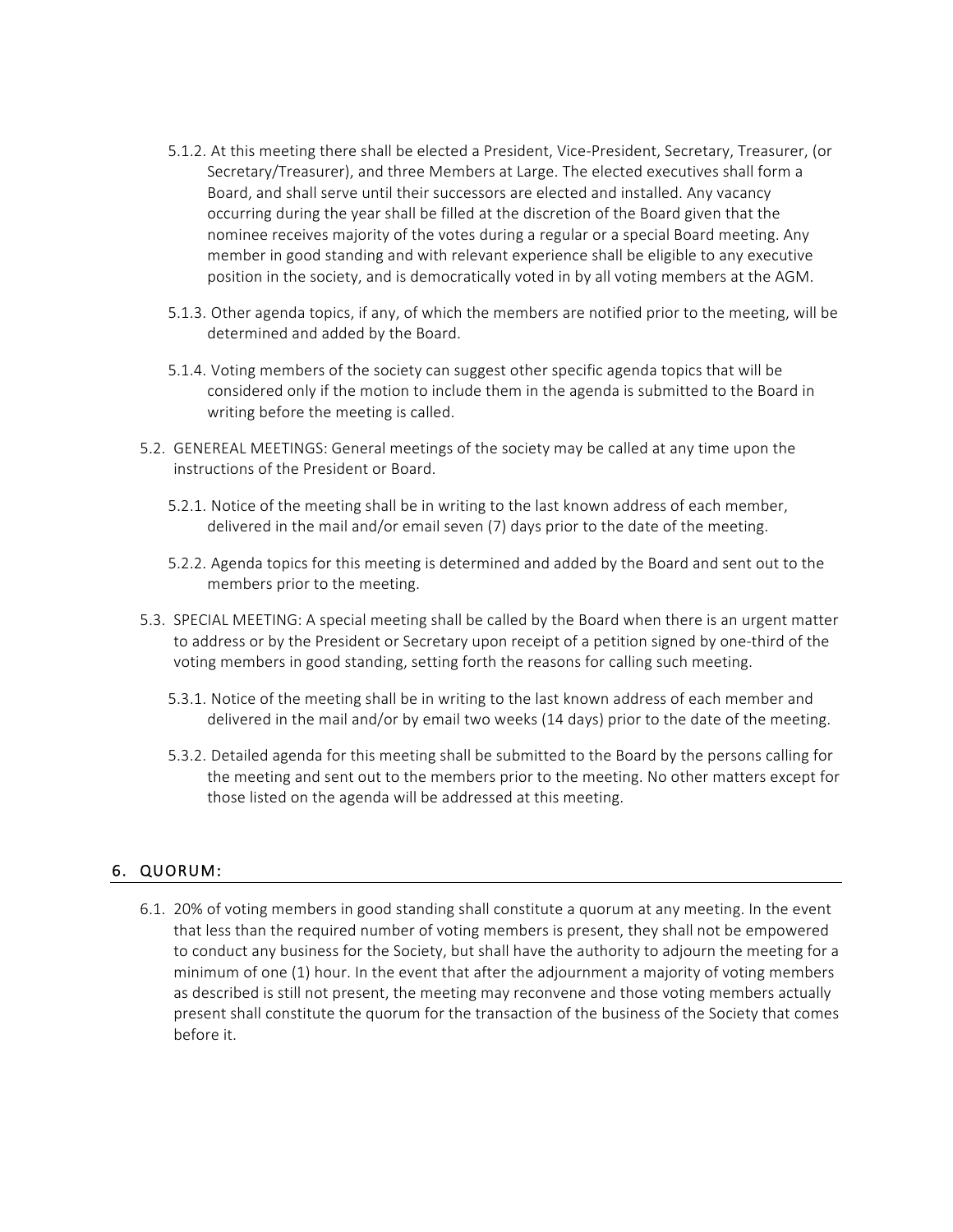## 7. VOTING:

- 7.1. Voting at any meeting shall be a show of hands. However, any two (2) delegates may demand that a secret ballot be taken.
- 7.2. Any voting member who has not withdrawn from membership nor has been suspended nor expelled shall have the right to vote at any meeting of the society.
	- 7.2.1. Each voting member in good standing with the society has one (1) vote.
	- 7.2.2. A majority of the votes of the voting members present decides each issue and resolution, unless the issue needs to be decided by a Special Resolution.
- 7.3. VOTING BY PROXY: In such cases where the issues and resolutions to be voted on have been identified and sent out to all the members prior to the meeting, voting members that are entitled to vote in person are also permitted to vote by means of a proxy. A proxy entitles the person who is appointed by the voting member of the society, as the nominee of the member to attend and act at the meeting in the manner to the extent, and with the power, conferred by the proxy.
	- 7.3.1. All voting by proxy shall be on a written form accepted and approved by the Board of Directors, and proxies shall be registered before the start of the meeting.
	- 7.3.2. No one person shall be entitled to hold more than three (3) proxies at a meeting.
	- 7.4. VOTING IN WRITING OR BY E-MAIL: In such cases where the issues and resolutions to be voted on have been identified and sent out to all the members prior to the meeting, voting members that are entitled to vote in person are also permitted to vote in writing or by means of an email.
		- 7.4.1. Voting in writing or by email will be conducted in such manner that all voting members can reply to the society's address or email with their respective votes on any given topic that will be discussed. When sending in votes, members must make sure that they put their name and/or their member number on it. These votes can then be then emailed or sent by the regular mail or handed in in person to the Board prior to the meeting.
		- 7.4.2. All votes must be received in writing or by email before the start of the meeting and must be reviewed by the Board.

#### 8. REMUNERATION:

8.1. Unless authorized at any meeting and after notice for same shall have been given, no officer, director, or member of the society shall receive any remuneration for his/her services.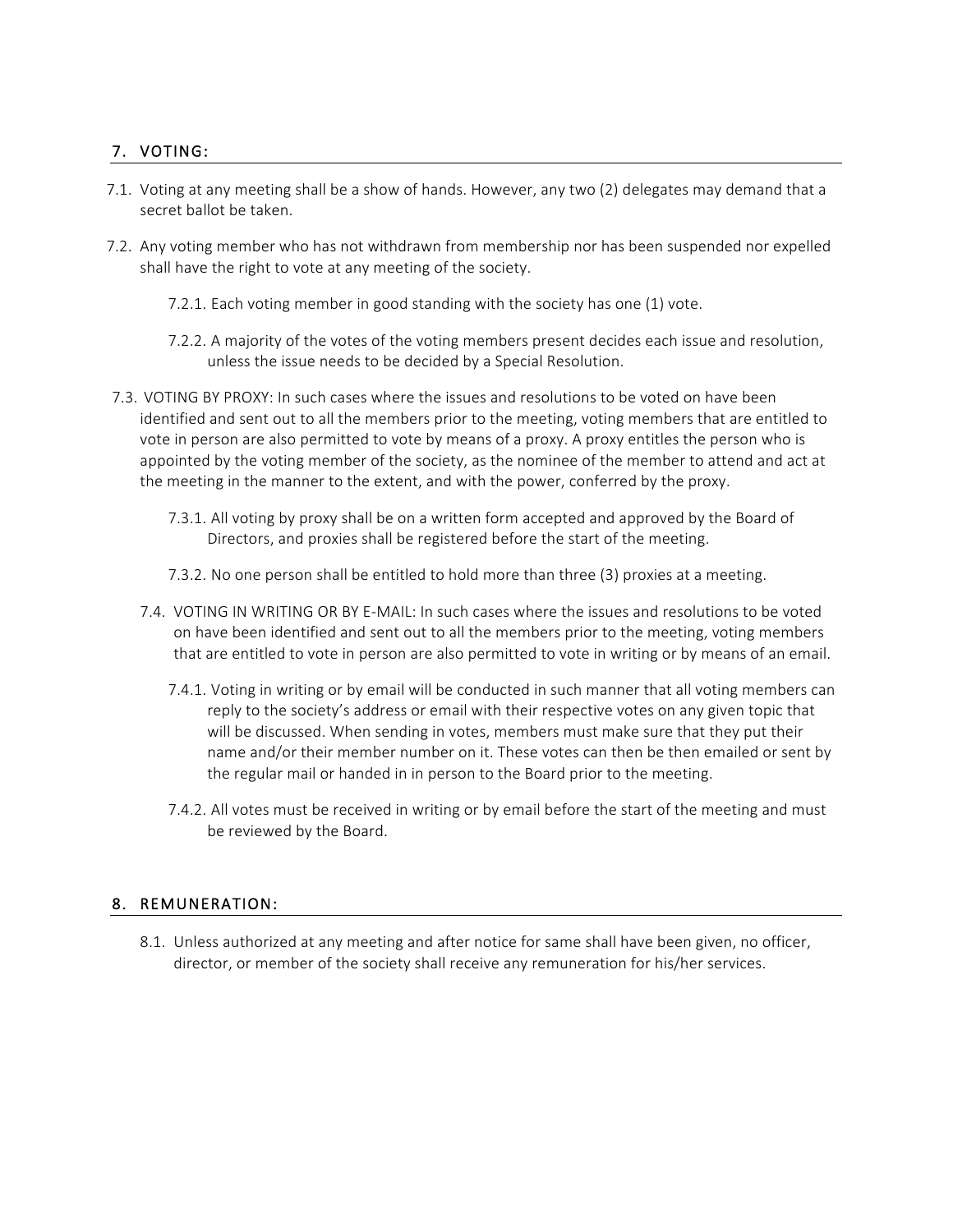#### 9. BORROWING POWERS:

- 9.1. For the purpose of carrying out its objects, the society may borrow or raise or secure the payment of money in such manner as it thinks fit.
	- 9.1.1. Board of Directors has authority to decide to borrow amounts to up \$5000.00 CAD.
	- 9.1.2. Borrowing amounts higher than \$5000.00 CAD must get approval of the majority of the voting members of the society.
	- 9.1.3. Borrowing by issuing debentures must get approval of the voting members of the society by having a special resolution regarding this matter passed by a 75% majority.

#### 10. BYLAWS:

The Bylaws may be rescinded, altered or added to by a "Special Resolution" in accordance with 1(d) of the Societies Act:

(d) "special resolution" means

(i) a resolution passed

(A) at a general meeting of which not less than 21 days' notice specifying the intention to propose

the resolution has been duly given, and

(B) by the vote of not less than 75% of those members who, if entitled to do so, vote in person or by proxy,

(ii) a resolution proposed and passed as a special resolution at a general meeting of which less than 21 days' notice has been given, if all the members entitled to attend and vote at the general meeting so agree, or

(iii) a resolution consented to in writing by all the members who would have been entitled at a general meeting to vote on the resolution in person or, where proxies are permitted, by proxy.

#### 11. DISSOLUTION:

- 11.1. Decision of dissolution of the society is made by the Board with prior agreement with majority of voting members at a special meeting scheduled for the sole purpose of deciding on the termination of the society. Once the decision has been made official the President of the Board is responsible for informing the authorities within 2 weeks (14 days).
- 11.2. In the case of dissolution:
	- 11.2.1. The entire inventory of the society is to be donated to the Saint Simeon Mirotocivi, Orthodox Church in Calgary, Alberta